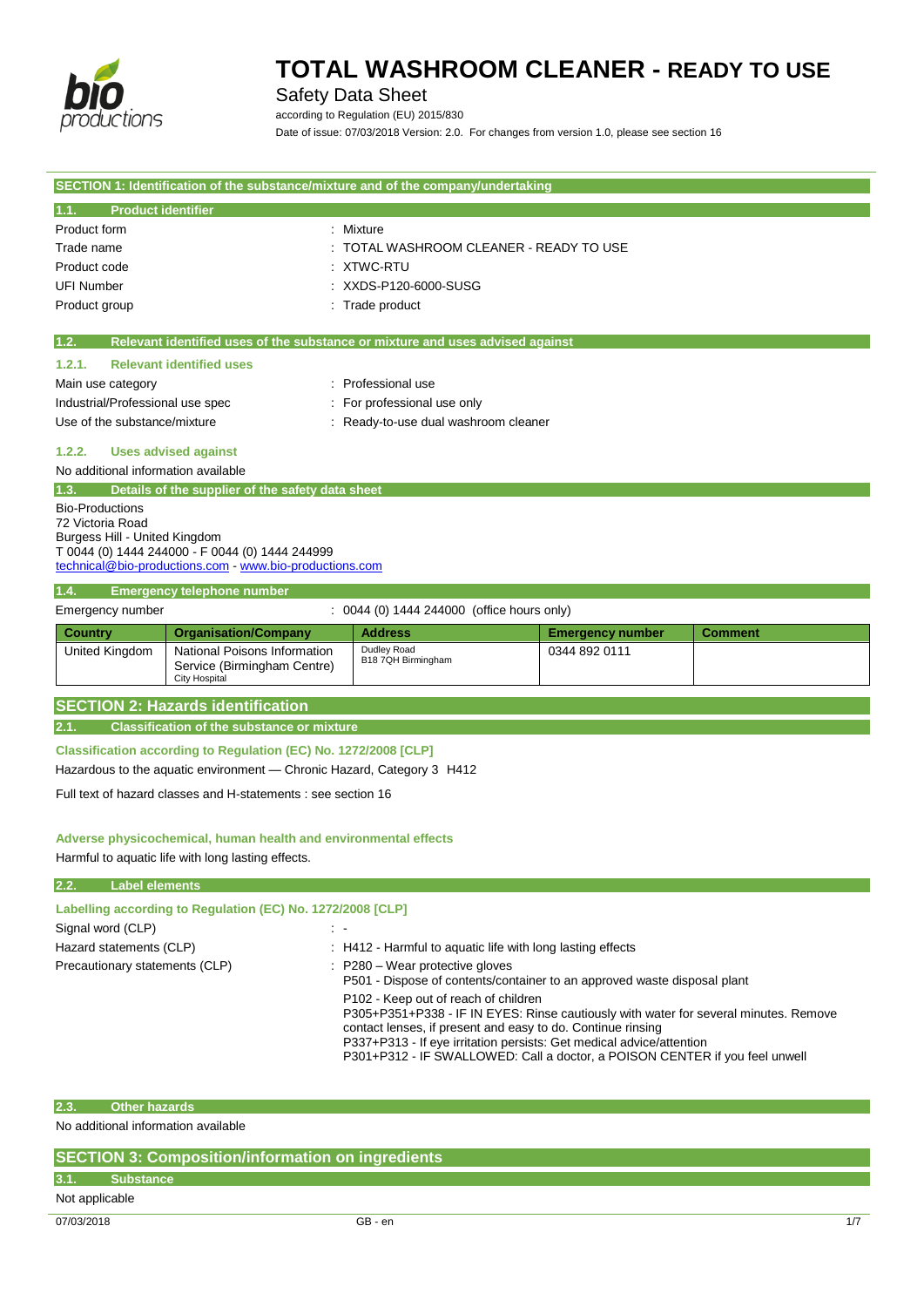## Safety Data Sheet

according to Regulation (EU) 2015/830

| <b>Mixture</b><br>3.2.                                                                         |                                                                                                                                                                |           |                                                                                                      |
|------------------------------------------------------------------------------------------------|----------------------------------------------------------------------------------------------------------------------------------------------------------------|-----------|------------------------------------------------------------------------------------------------------|
|                                                                                                |                                                                                                                                                                |           |                                                                                                      |
| Name                                                                                           | <b>Product identifier</b>                                                                                                                                      | %         | <b>Classification according to</b><br><b>Regulation (EC) No.</b><br>1272/2008 [CLP]                  |
| (2-methoxymethylethoxy)propanol [DPGME]<br>substance with a Community workplace exposure limit | (CAS No) 34590-94-8<br>(EC no) 252-104-2                                                                                                                       | $1 - 3$   | Not classified                                                                                       |
| C12-C16 alkylbenzyldimethyl, chlorides (CAS No 68424-85-1)                                     | (CAS No) 68424-85-1<br>(EC No) 270-325-2                                                                                                                       | $0.1 - 1$ | Acute Tox. 4 (Oral), H302<br>Skin Corr. 1B, H314<br>Aquatic Acute 1, H400<br>Aquatic Chronic 1, H410 |
| <b>Specific concentration limits:</b>                                                          |                                                                                                                                                                |           |                                                                                                      |
| <b>Name</b>                                                                                    | <b>Product identifier</b>                                                                                                                                      |           | <b>Specific concentration limits</b>                                                                 |
| C12-C16 alkylbenzyldimethyl, chlorides (CAS No 68424-85-1)                                     | (CAS No) 68424-85-1                                                                                                                                            |           | $(0.25 = < C < 2.5)$ Aquatic Chronic 3, H412                                                         |
| Full text of H-statements: see section 16                                                      |                                                                                                                                                                |           |                                                                                                      |
| <b>SECTION 4: First aid measures</b>                                                           |                                                                                                                                                                |           |                                                                                                      |
| 4.1.<br><b>Description of first aid measures</b>                                               |                                                                                                                                                                |           |                                                                                                      |
| First aid measures general                                                                     | If you feel unwell, seek medical advice (show the label where possible)                                                                                        |           |                                                                                                      |
| First-aid measures after inhalation                                                            | Remove person to fresh air and keep comfortable for breathing.                                                                                                 |           |                                                                                                      |
| First-aid measures after skin contact                                                          | Wash skin with plenty of water.                                                                                                                                |           |                                                                                                      |
| First-aid measures after eye contact                                                           | Rinse eyes with water as a precaution.                                                                                                                         |           |                                                                                                      |
| First aid advice Ingestion                                                                     | Do not give anything by mouth to an unconscious person. Wash mouth out with water, then<br>drink pleanty of water. Do NOT induce vomiting.                     |           |                                                                                                      |
| 4.2.<br>Most important symptoms and effects, both acute and delayed                            |                                                                                                                                                                |           |                                                                                                      |
| No additional information available                                                            |                                                                                                                                                                |           |                                                                                                      |
| 4.3.<br>Indication of any immediate medical attention and special treatment needed             |                                                                                                                                                                |           |                                                                                                      |
| Treat symptomatically.                                                                         |                                                                                                                                                                |           |                                                                                                      |
| <b>SECTION 5: Firefighting measures</b>                                                        |                                                                                                                                                                |           |                                                                                                      |
| 5.1.<br><b>Extinguishing media</b>                                                             |                                                                                                                                                                |           |                                                                                                      |
| Suitable extinguishing media                                                                   | : Product not flammable. Water spray. Dry powder. Foam. Carbon dioxide for surrounding fires                                                                   |           |                                                                                                      |
| Special hazards arising from the substance or mixture<br>5.2.                                  |                                                                                                                                                                |           |                                                                                                      |
| Hazardous decomposition products in case of<br>fire                                            | : Toxic fumes may be released.                                                                                                                                 |           |                                                                                                      |
| 5.3.<br><b>Advice for firefighters</b>                                                         |                                                                                                                                                                |           |                                                                                                      |
| Protection during firefighting                                                                 | : Do not attempt to take action without suitable protective equipment. Self-contained breathing<br>apparatus. Complete protective clothing.                    |           |                                                                                                      |
| <b>SECTION 6: Accidental release measures</b>                                                  |                                                                                                                                                                |           |                                                                                                      |
| Personal precautions, protective equipment and emergency procedures<br>6.1.                    |                                                                                                                                                                |           |                                                                                                      |
|                                                                                                |                                                                                                                                                                |           |                                                                                                      |
| 6.1.1.<br>For non-emergency personnel                                                          |                                                                                                                                                                |           |                                                                                                      |
| <b>Emergency procedures</b>                                                                    | : Ventilate spillage area.                                                                                                                                     |           |                                                                                                      |
| 6.1.2.<br>For emergency responders                                                             |                                                                                                                                                                |           |                                                                                                      |
| Protective equipment                                                                           | : Do not attempt to take action without suitable protective equipment. For further information<br>refer to section 8: "Exposure controls/personal protection". |           |                                                                                                      |
| <b>Environmental precautions</b><br>6.2.                                                       |                                                                                                                                                                |           |                                                                                                      |
| Avoid release to the environment.                                                              |                                                                                                                                                                |           |                                                                                                      |
| Methods and material for containment and cleaning up<br>6.3.                                   |                                                                                                                                                                |           |                                                                                                      |
| Methods for cleaning up                                                                        | : Take up liquid spill into absorbent material.                                                                                                                |           |                                                                                                      |
| Other information                                                                              | Dispose of materials or solid residues at an authorized site.                                                                                                  |           |                                                                                                      |
| <b>Reference to other sections</b><br>6.4.                                                     |                                                                                                                                                                |           |                                                                                                      |
| For further information refer to section 13.                                                   |                                                                                                                                                                |           |                                                                                                      |
| <b>SECTION 7: Handling and storage</b>                                                         |                                                                                                                                                                |           |                                                                                                      |
| <b>Precautions for safe handling</b>                                                           |                                                                                                                                                                |           |                                                                                                      |
| Precautions for safe handling                                                                  | : Ensure good ventilation of the work station. Wear personal protective equipment.                                                                             |           |                                                                                                      |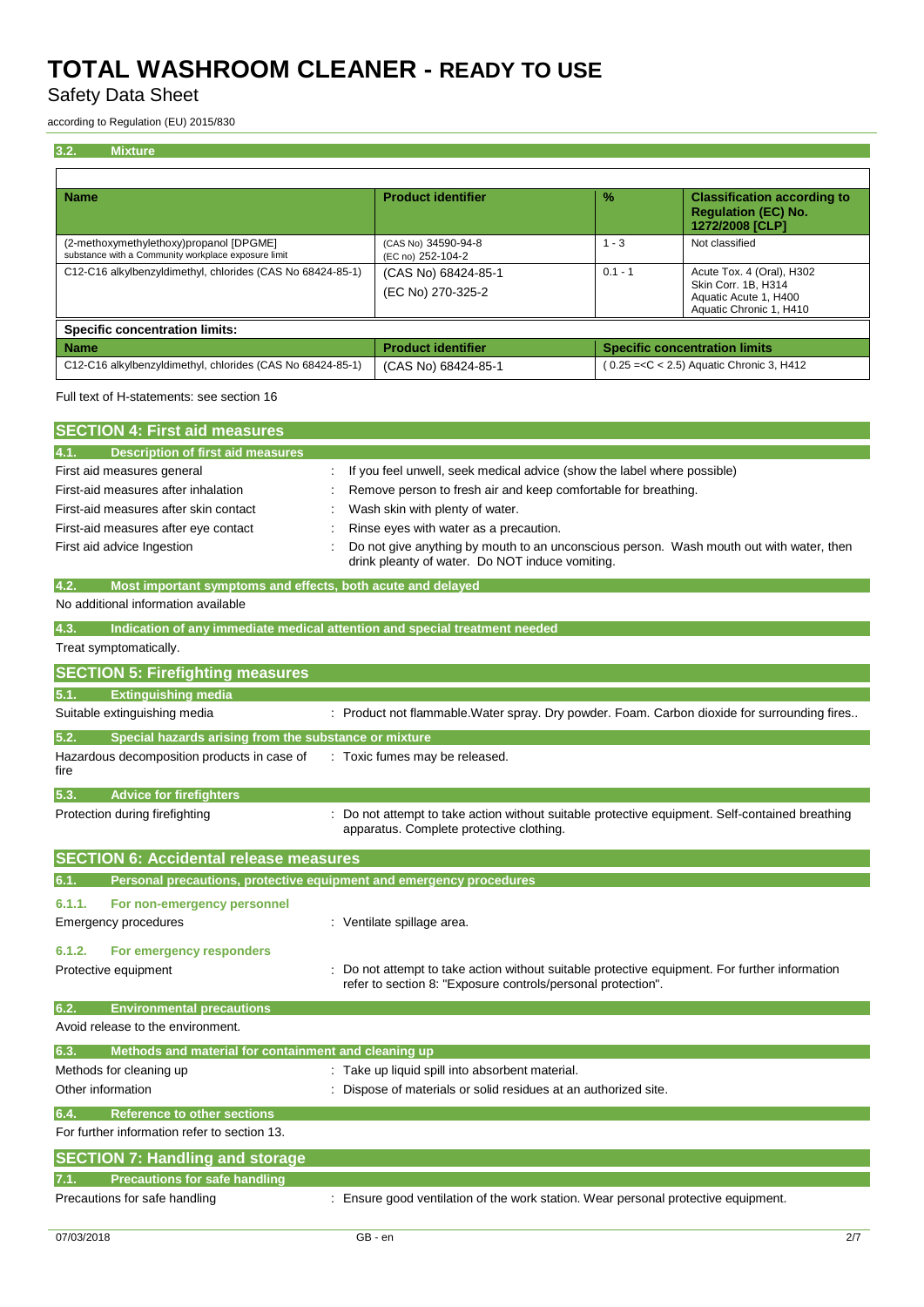## Safety Data Sheet

according to Regulation (EU) 2015/830

Hygiene measures **included in the state of the Constantiana** : Do not eat, drink or smoke when using this product. Always wash hands after handling the product

> substances are those for which there are concerns that dermal absorption will lead to systemic toxicity)

|                                     | piuuut.                                                      |                                                    |
|-------------------------------------|--------------------------------------------------------------|----------------------------------------------------|
| 7.2.                                | Conditions for safe storage, including any incompatibilities |                                                    |
| Storage conditions                  |                                                              | : Store in a well-ventilated place. Keep cool.     |
| 7.3.<br>Specific end use(s)         |                                                              |                                                    |
| No additional information available |                                                              |                                                    |
|                                     | <b>SECTION 8: Exposure controls/personal protection</b>      |                                                    |
| 8.1.<br><b>Control parameters</b>   |                                                              |                                                    |
|                                     | (2-methoxymethylethoxy)propanol [DPGME] (34590-94-8)         |                                                    |
| EU                                  | Local name                                                   | (2-Methoxymethylethoxy)-propanol                   |
| EU                                  | IOELV TWA (mg/m <sup>3</sup> )                               | $308$ mg/m <sup>3</sup>                            |
| EU                                  | IOELV TWA (ppm)                                              | 50 ppm                                             |
| EU                                  | <b>Notes</b>                                                 | <b>Skin</b>                                        |
| United Kingdom                      | Local name                                                   | (2-methoxymethylethoxy) propanol                   |
| United Kingdom                      | WEL TWA (mg/m <sup>3</sup> )                                 | $308 \text{ mg/m}^3$                               |
| United Kingdom                      | WEL TWA (ppm)                                                | 50 ppm                                             |
| United Kingdom                      | Remark (WEL)                                                 | Sk (Can be absorbed through the skin. The assigned |

### **8.2. Exposure controls**

### **Appropriate engineering controls:**

Ensure good ventilation of the work station.

### **Hand protection:**

Protective gloves

#### **Eye protection:**

Safety glasses

#### **Skin and body protection:**

Wear suitable protective clothing

### **Respiratory protection:**

In case of insufficient ventilation, wear suitable respiratory equipment

#### **Environmental exposure controls:**

Avoid release to the environment.

| <b>SECTION 9: Physical and chemical properties</b>            |                     |     |
|---------------------------------------------------------------|---------------------|-----|
| 9.1.<br>Information on basic physical and chemical properties |                     |     |
| Physical state                                                | : Liquid            |     |
| Colour                                                        | $:$ Plnk.           |     |
| Odour                                                         | : Fresh.            |     |
| Odour threshold                                               | : No data available |     |
| рH                                                            | $: 9.5 - 10.5$      |     |
| Relative evaporation rate (butyl acetate=1)                   | : No data available |     |
| Melting point                                                 | : Not applicable    |     |
| Freezing point                                                | : $< 0 °C$          |     |
| Boiling point                                                 | : $> 100 °C$        |     |
| Flash point                                                   | : No data available |     |
| Auto-ignition temperature                                     | : No data available |     |
| Decomposition temperature                                     | : No data available |     |
| Flammability (solid, gas)                                     | : Not applicable    |     |
| Vapour pressure                                               | : No data available |     |
| Relative vapour density at 20 °C                              | : No data available |     |
| Relative density                                              | : No data available |     |
| Density                                                       | : $\approx$ 1 g/ml  |     |
| 07/03/2018                                                    | GB - en             | 3/7 |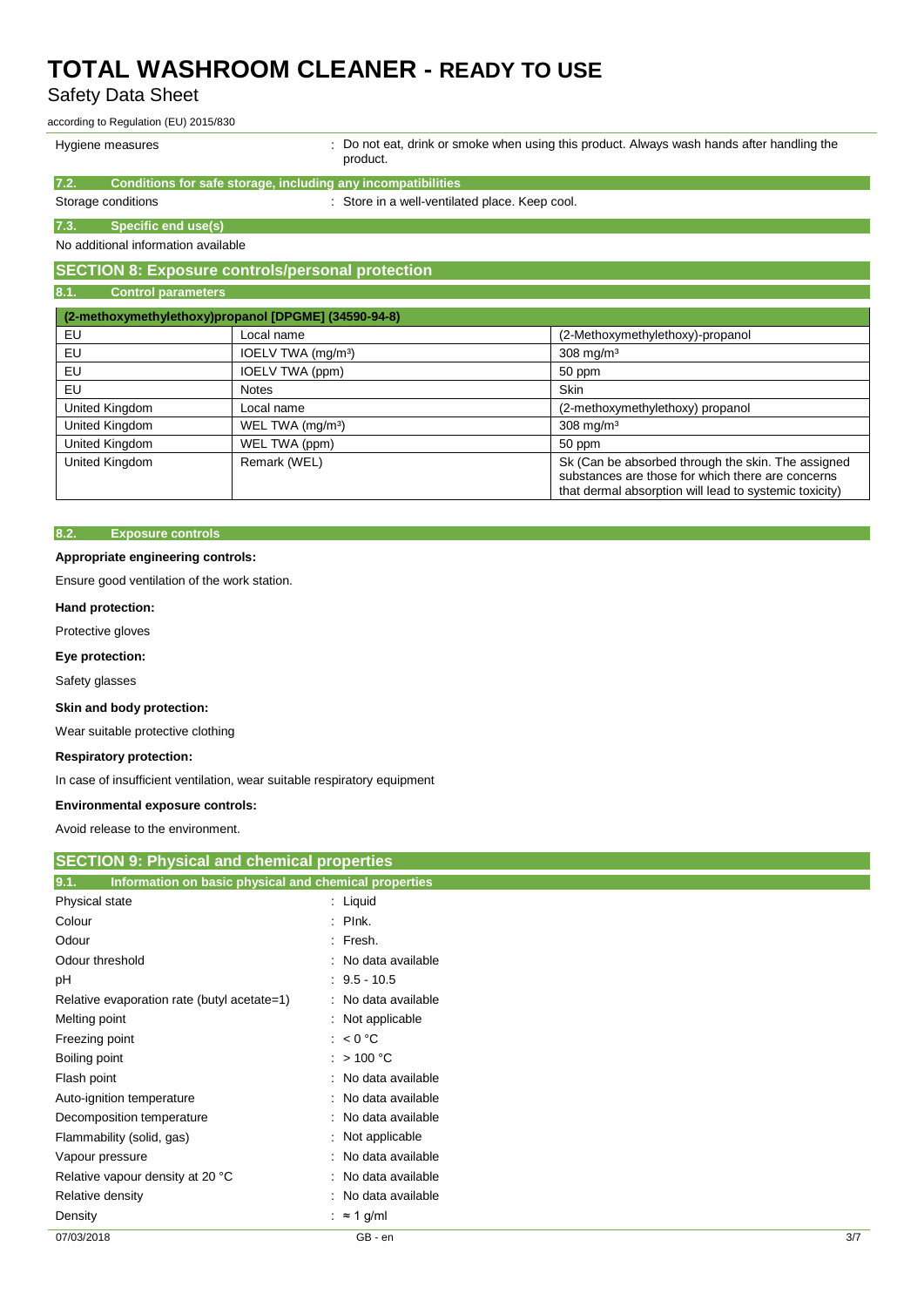## Safety Data Sheet

according to Regulation (EU) 2015/830

| Solubility                       | : Soluble in water.                |
|----------------------------------|------------------------------------|
| Log Pow                          | : No data available                |
| Viscosity, kinematic             | : No data available                |
| Viscosity, dynamic               | : No data available                |
| <b>Explosive properties</b>      | : Product is not explosive.        |
| Oxidising properties             | : Oxidising solids Not applicable. |
| <b>Explosive limits</b>          | : No data available                |
| 9.2.<br><b>Other information</b> |                                    |

No additional information available

|  | <b>SECTION 10: Stability and reactivity</b> |  |
|--|---------------------------------------------|--|
|  |                                             |  |

### **10.1. Reactivity**

The product is non-reactive under normal conditions of use, storage and transport.

| 10.2. | <b>Chemical stability</b> |  |
|-------|---------------------------|--|
|       |                           |  |

Stable under normal conditions.

**10.3. Possibility of hazardous reactions**

No dangerous reactions known under normal conditions of use.

## **10.4. Conditions to avoid**

None under recommended storage and handling conditions (see section 7).

#### **10.5. Incompatible materials**

Strong acids. Do not mix with other bleaching agents.

### **10.6. Hazardous decomposition products**

On burning: release of carbon monoxide - carbon dioxide.

### **SECTION 11: Toxicological information**

| Information on toxicological effects<br>11.1.         |                  |
|-------------------------------------------------------|------------------|
| Acute toxicity                                        | Not classified   |
| Skin corrosion/irritation                             | : Not classified |
|                                                       | pH: 9.5 - 10.5   |
| Serious eye damage/irritation                         | : Not classified |
|                                                       | pH: 9.5 - 10.5   |
| Respiratory or skin sensitisation                     | Not classified   |
| Germ cell mutagenicity                                | Not classified   |
| Carcinogenicity                                       | Not classified   |
| Reproductive toxicity                                 | Not classified   |
| Specific target organ toxicity (single exposure)      | Not classified   |
| Specific target organ toxicity (repeated<br>exposure) | Not classified   |
| Aspiration hazard                                     | Not classified   |

| <b>SECTION 12: Ecological information</b> |                                                      |
|-------------------------------------------|------------------------------------------------------|
| 12.1.<br>Toxicity                         |                                                      |
| Ecology - general                         | : Harmful to aquatic life with long lasting effects. |

| .<br><b>I</b> craigence and degradability                  |                                                                                                                                                                                                                                                                                                                                                                                                   |  |  |
|------------------------------------------------------------|---------------------------------------------------------------------------------------------------------------------------------------------------------------------------------------------------------------------------------------------------------------------------------------------------------------------------------------------------------------------------------------------------|--|--|
| <b>PERFUMED BACTERICIDAL CLEANER - READY TO USE</b>        |                                                                                                                                                                                                                                                                                                                                                                                                   |  |  |
| Persistence and degradability                              | The surfactant(s) contained in this preparation complies (comply) with the biodegradability<br>criteria as laid down in Regulation (EC) No. 648/2004 on detergents. Data to support this<br>assertion are held at the disposal of the competent authorities of the Member States and will<br>be made available to them, at their direct request or at the request of a detergent<br>manufacturer. |  |  |
| C12-C16 alkylbenzyldimethyl, chlorides (CAS No 68424-85-1) |                                                                                                                                                                                                                                                                                                                                                                                                   |  |  |
| Persistence and degradability<br>Biodegradable.            |                                                                                                                                                                                                                                                                                                                                                                                                   |  |  |
| 12.3.<br><b>Bioaccumulative potential</b>                  |                                                                                                                                                                                                                                                                                                                                                                                                   |  |  |
| No additional information available                        |                                                                                                                                                                                                                                                                                                                                                                                                   |  |  |

**12.2. Persistence and degradability**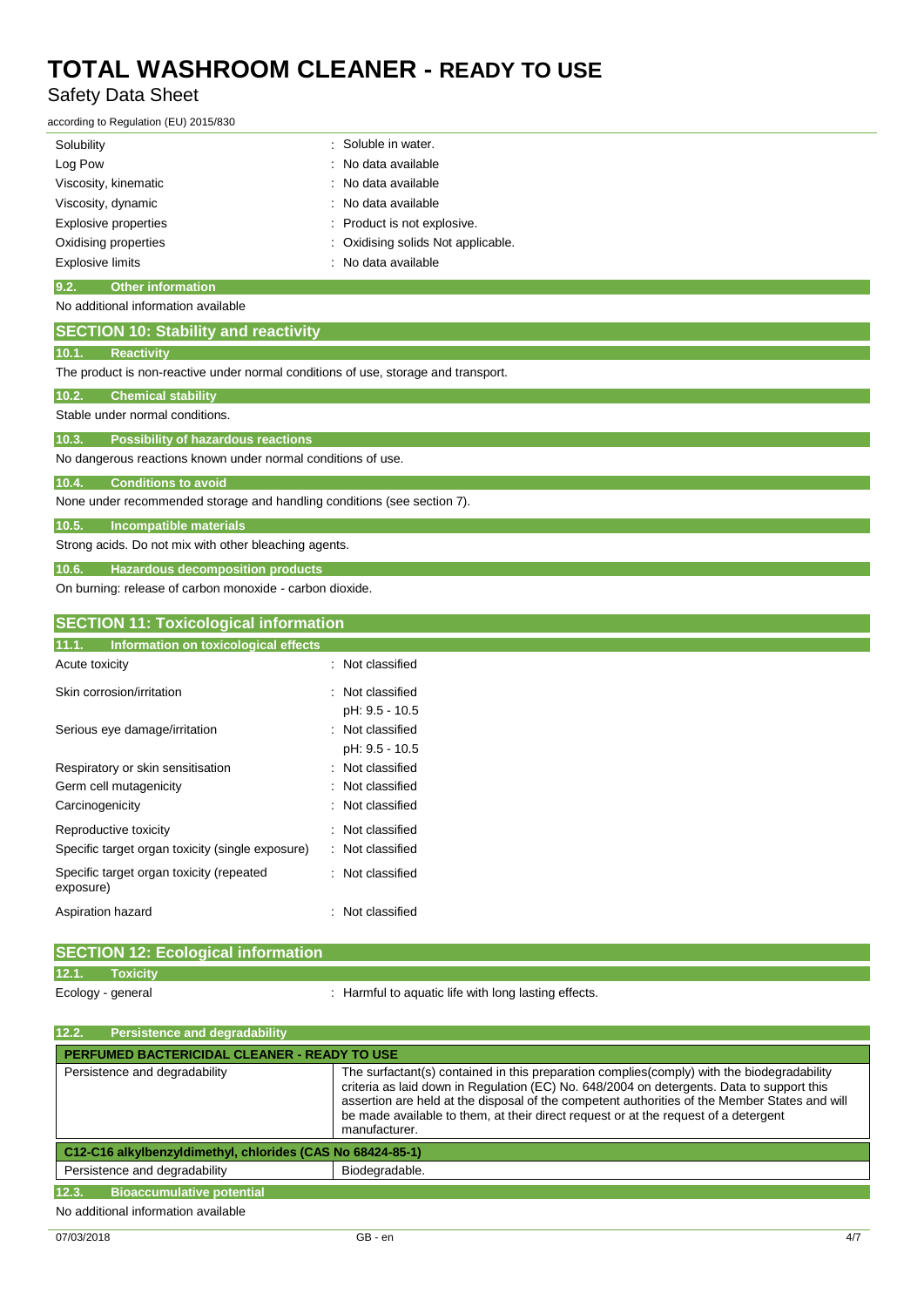## Safety Data Sheet

according to Regulation (EU) 2015/830

| 12.4.<br><b>Mobility in soil</b>                   |                                                                    |  |
|----------------------------------------------------|--------------------------------------------------------------------|--|
| No additional information available                |                                                                    |  |
| 12.5.<br><b>Results of PBT and vPvB assessment</b> |                                                                    |  |
| PERFUMED BACTERICIDAL CLEANER - READY TO USE       |                                                                    |  |
| Results of PBT assessment                          | The product does not meet the PBT and vPvB classification criteria |  |
| 12.6.<br><b>Other adverse effects</b>              |                                                                    |  |
| No additional information available                |                                                                    |  |
| <b>SECTION 13: Disposal considerations</b>         |                                                                    |  |
| <b>Waste treatment methods</b><br>13.1.            |                                                                    |  |
| Regional legislation (waste)                       | : Disposal must be done according to official regulations.         |  |
| <b>SECTION 14: Transport information</b>           |                                                                    |  |
| In accordance with ADR / RID / IMDG / IATA / ADN   |                                                                    |  |
| <b>UN number</b><br>14.1.                          |                                                                    |  |
| UN-No. (ADR)                                       | Not applicable                                                     |  |
| UN-No. (IMDG)                                      | Not applicable                                                     |  |
| UN-No. (IATA)                                      | Not applicable                                                     |  |
| UN-No. (ADN)                                       | Not applicable                                                     |  |
| UN-No. (RID)                                       | : Not applicable                                                   |  |
| 14.2.<br>UN proper shipping name                   |                                                                    |  |
| Proper Shipping Name (ADR)                         | : Not applicable                                                   |  |
| Proper Shipping Name (IMDG)                        | Not applicable                                                     |  |
| Proper Shipping Name (IATA)                        | Not applicable                                                     |  |
| Proper Shipping Name (ADN)                         | Not applicable                                                     |  |
| Proper Shipping Name (RID)                         | Not applicable                                                     |  |
|                                                    |                                                                    |  |
| 14.3.<br><b>Transport hazard class(es)</b>         |                                                                    |  |
| <b>ADR</b>                                         |                                                                    |  |
| Transport hazard class(es) (ADR)                   | : Not applicable                                                   |  |
|                                                    |                                                                    |  |
| <b>IMDG</b>                                        |                                                                    |  |
| Transport hazard class(es) (IMDG)                  | : Not applicable                                                   |  |
| <b>IATA</b>                                        |                                                                    |  |
| Transport hazard class(es) (IATA)                  | : Not applicable                                                   |  |
|                                                    |                                                                    |  |
| <b>ADN</b>                                         |                                                                    |  |
| Transport hazard class(es) (ADN)                   | : Not applicable                                                   |  |
| <b>RID</b>                                         |                                                                    |  |
| Transport hazard class(es) (RID)                   | : Not applicable                                                   |  |
| 14.4.<br><b>Packing group</b>                      |                                                                    |  |
| Packing group (ADR)                                | : Not applicable                                                   |  |
| Packing group (IMDG)                               | Not applicable                                                     |  |
| Packing group (IATA)                               | Not applicable                                                     |  |
| Packing group (ADN)                                | Not applicable                                                     |  |
| Packing group (RID)                                | : Not applicable                                                   |  |
| 14.5.<br><b>Environmental hazards</b>              |                                                                    |  |
| Dangerous for the environment                      | $\therefore$ No                                                    |  |
| Marine pollutant                                   | : No                                                               |  |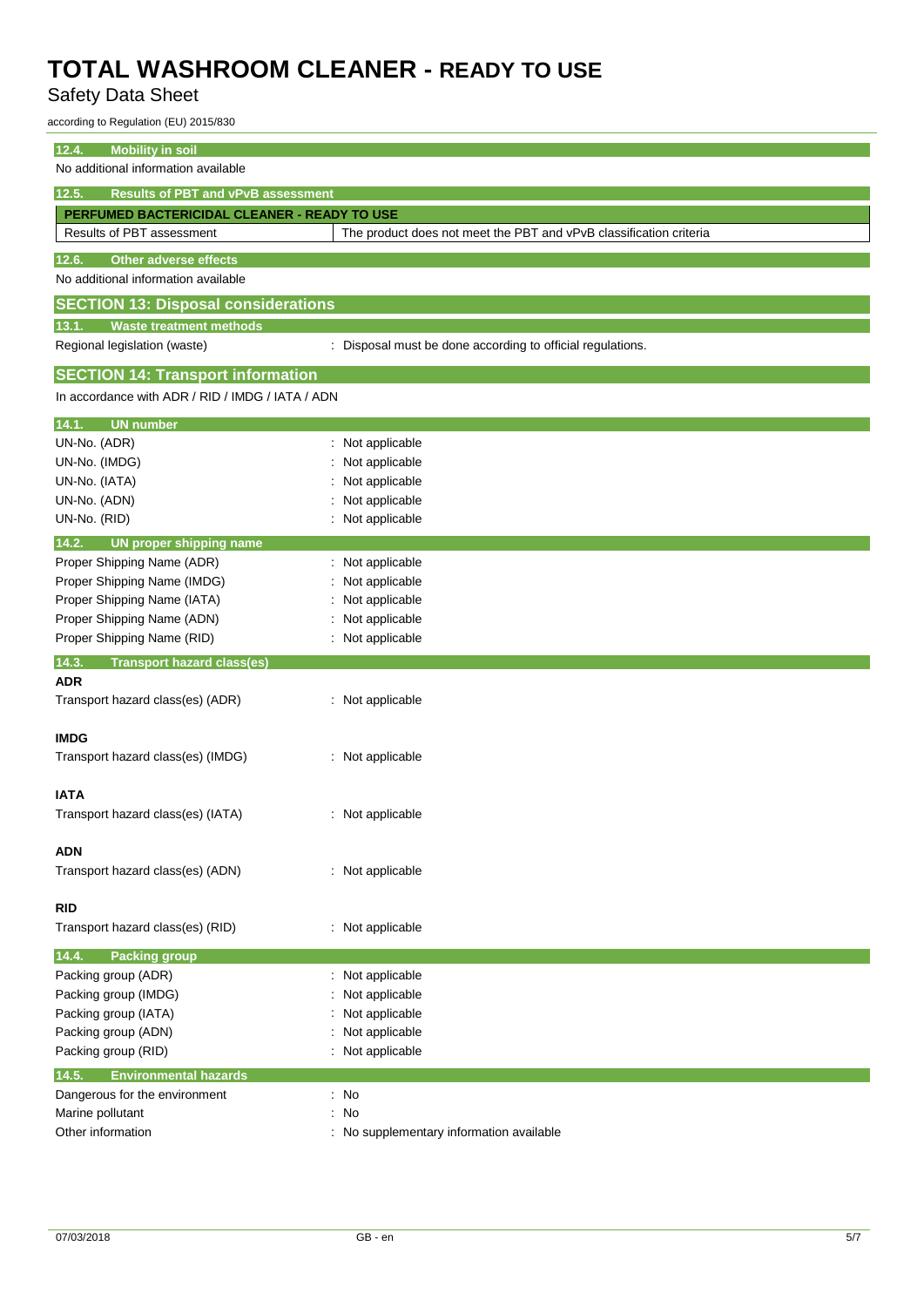## Safety Data Sheet

according to Regulation (EU) 2015/830

**14.6. Special precautions for user**

### **- Overland transport**

Not applicable

**- Transport by sea** Not applicable

**- Air transport**

Not applicable

**- Inland waterway transport** Not applicable

### **- Rail transport**

Not applicable

**14.7. Transport in bulk according to Annex II of MARPOL and the IBC Code**

## Not applicable

### **SECTION 15: Regulatory information**

**15.1. Safety, health and environmental regulations/legislation specific for the substance or mixture**

### **15.1.1. EU-Regulations**

Contains no REACH substances with Annex XVII restrictions Contains no substance on the REACH candidate list Contains no REACH Annex XIV substances

### **15.1.2. National regulations**

No additional information available

### **15.2. Chemical safety assessment**

No chemical safety assessment has been carried out

## **SECTION 16: Other information**

#### Changes from Previous version:

- UFI number added in section 1.1
- P-Statements added in Section 2.2

#### Abbreviations and acronyms:

| <b>ADN</b>   | European Agreement concerning the International Carriage of Dangerous Goods by Inland Waterways   |
|--------------|---------------------------------------------------------------------------------------------------|
| <b>ADR</b>   | European Agreement concerning the International Carriage of Dangerous Goods by Road               |
| <b>ATE</b>   | <b>Acute Toxicity Estimate</b>                                                                    |
| <b>CLP</b>   | Classification Labelling Packaging Regulation; Regulation (EC) No 1272/2008                       |
| <b>EC50</b>  | Median effective concentration                                                                    |
| <b>IATA</b>  | International Air Transport Association                                                           |
| <b>IMDG</b>  | International Maritime Dangerous Goods                                                            |
| <b>LC50</b>  | Median lethal concentration                                                                       |
| LD50         | Median lethal dose                                                                                |
| <b>PBT</b>   | Persistent Bioaccumulative Toxic                                                                  |
| <b>REACH</b> | Registration, Evaluation, Authorisation and Restriction of Chemicals Regulation (EC) No 1907/2006 |
| <b>RID</b>   | Regulations concerning the International Carriage of Dangerous Goods by Rai                       |
| <b>SDS</b>   | Safety Data Sheet                                                                                 |
| vPvB         | Very Persistent and Very Bioaccumulative                                                          |

Other information **State 120 and EN 1276, EN13697** and EN 13727 when used neat as received over 5 minutes.

### Full text of H- and EUH-statements:

| Acute Tox. 4 (Oral) | Acute toxicity (oral), Category 4                                 |
|---------------------|-------------------------------------------------------------------|
| Aquatic Acute 1     | Hazardous to the aquatic environment - Acute Hazard, Category 1   |
| Aquatic Chronic 1   | Hazardous to the aquatic environment - Chronic Hazard, Category 1 |
| Aquatic Chronic 3   | Hazardous to the aquatic environment - Chronic Hazard, Category 3 |
| Skin Corr, 1B       | Skin corrosion/irritation, Category 1B                            |
| H302                | Harmful if swallowed                                              |